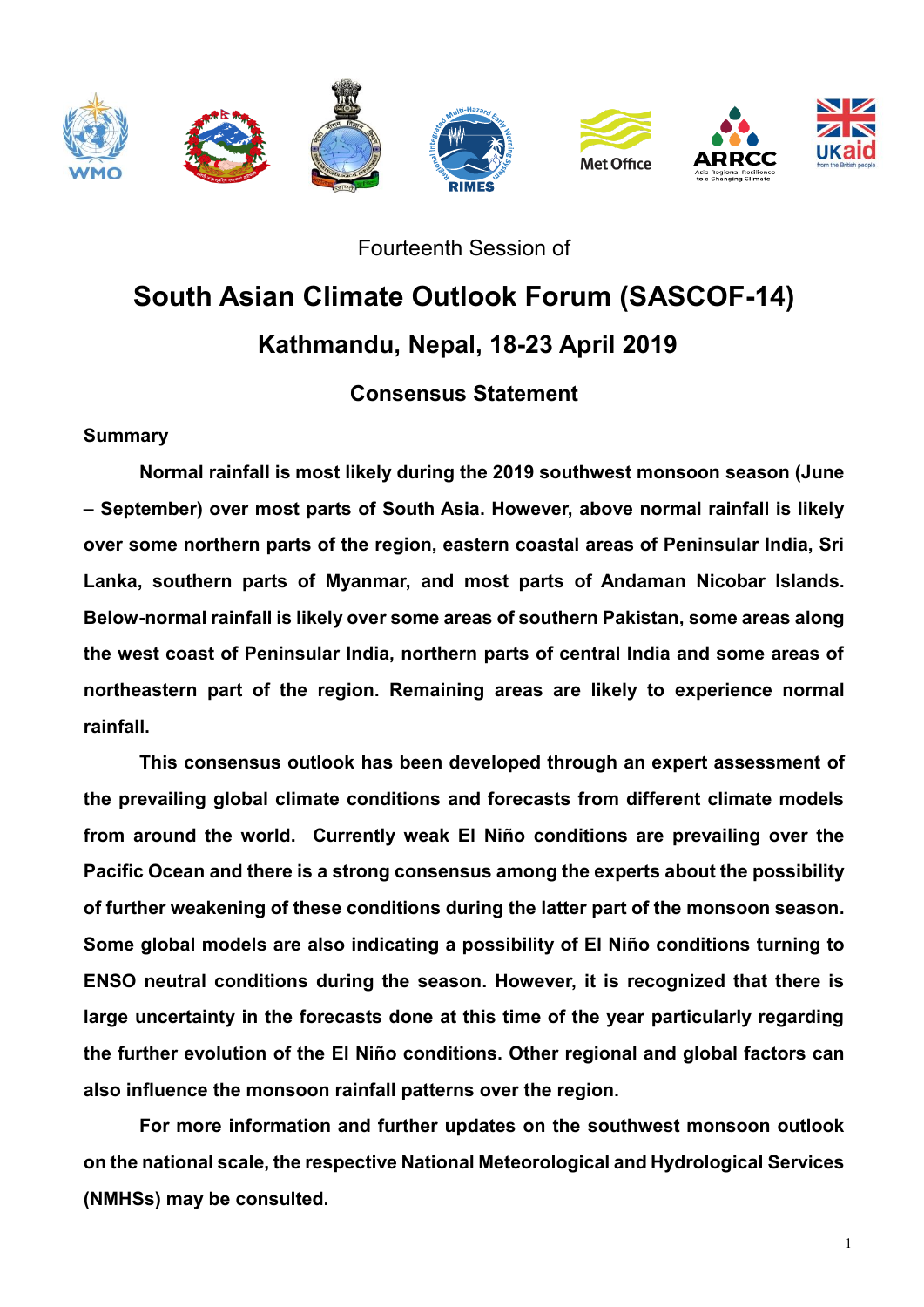

#### **Introduction:**

The climate outlook for the 2019 southwest monsoon season (June to September) was prepared during the fourteenth session of the South Asian Climate Outlook Forum (SASCOF-14), held at Kathmandu, Nepal from 22-23 April 2019 attended by experts from South Asian countries. It was preceded by a Pre-COF training workshop on seasonal prediction for the participants during 18-21 April 2019. The Forum deliberated on various observed and emerging climatic features that are known to influence the performance of the southwest monsoon, such as the El Niño-Southern Oscillation (ENSO) conditions over the equatorial Pacific, Indian Ocean Dipole (IOD) conditions over the Indian Ocean, winter and spring snow cover area over Eurasia and land surface temperature anomalies. The key features of these conditions are as follows:

#### **El Niño Conditions over the Pacific Ocean**

The El Niño/Southern Oscillation (ENSO) is one of the global scale climate phenomena that have significant influence on the year-to-year variability of the monsoon over South Asia. Since October 2018, warmer than normal Sea Surface Temperatures (SSTs) were prevailing across the equatorial Pacific. Subsequently SSTs in the tropical Pacific warmed within the weak El Niño category during February and early March, while subsurface waters became more strongly warmer than average. Associated atmospheric Patterns also changed reflecting El Niño conditions. Currently weak El Niño conditions are prevailing in the equatorial Pacific Ocean. Latest forecasts from global models indicate that these conditions are likely to continue through the monsoon season but with decreased intensity as the time progress. However, few global models are also indicating a possibility of weak El Niño conditions turning to ENSO neutral conditions in the later part of the monsoon season. It is recognized that though El Niño conditions are known typically to weaken the South Asian southwest monsoon circulation and influence the rainfall over the region, there is large uncertainty in their impact on the regional rainfall distribution during one year to another.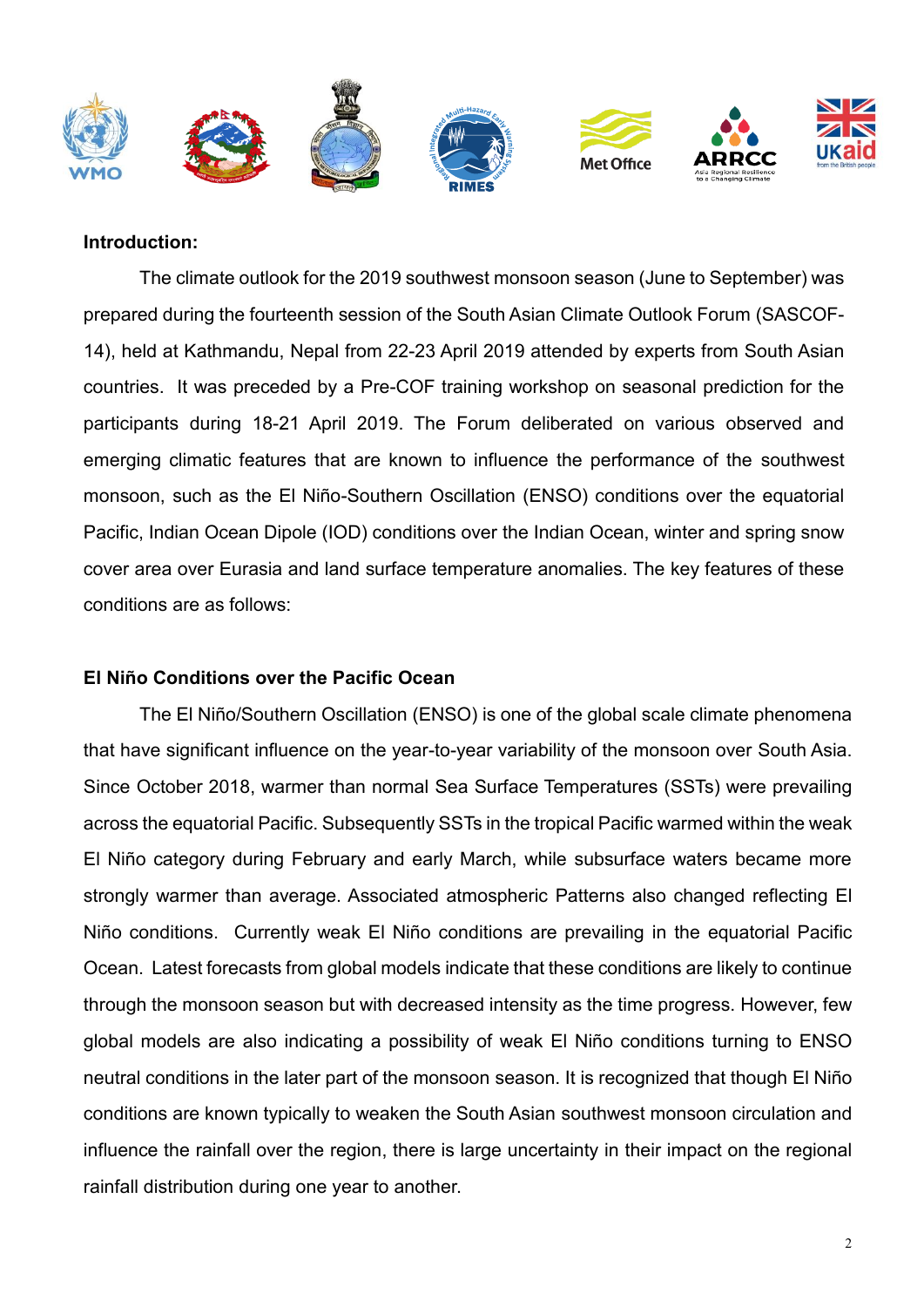

#### **Conditions over the Indian Ocean**

In addition to ENSO conditions over the Pacific, other factors such as Indian Ocean SSTs have some influence on the South Asian southwest monsoon. At present, neutral Indian Ocean Dipole (IOD) conditions prevail in the equatorial Indian Ocean. The recent climate model forecasts indicate a possibility of development of weak positive IOD conditions during the middle of the monsoon season. In general negative (positive) IOD is associated with the weaker (stronger) than normal monsoon over south Asia. However, it is recognized that the IOD – monsoon association is relatively much weaker compared to that of the ENSO-Monsoon association.

#### **Snow Cover over the Eurasia**

The snow-covered area averaged over the Eurasia was slightly above normal during December 2018 and was 16<sup>th</sup> highest among December months of last 53 years. The snowcovered area averaged over the Eurasia was normal in January ( $25<sup>th</sup>$  highest) and below normal during February to March 2019 (12<sup>th</sup> & 7<sup>th</sup> lowest among the respective months of last 53 years). The Eurasian snow cover area during winter and spring has an inverse relationship in general with the subsequent south Asian summer monsoon rainfall. (data source: <https://climate.rutgers.edu/snowcover/> )

#### **Consensus Outlook for the 2019 Southwest Monsoon Rainfall over South Asia:**

A consensus outlook for the Southwest monsoon season rainfall over South Asia was prepared based on the expert assessment of prevailing large-scale global climate indicators mentioned above, experimental models developed during capacity-building workshops conducted for the South Asian countries in association with the previous and the current SASCOF sessions, and experimental as well as operational long-range forecasts based on statistical and dynamical models generated by various operational and research centres of the world.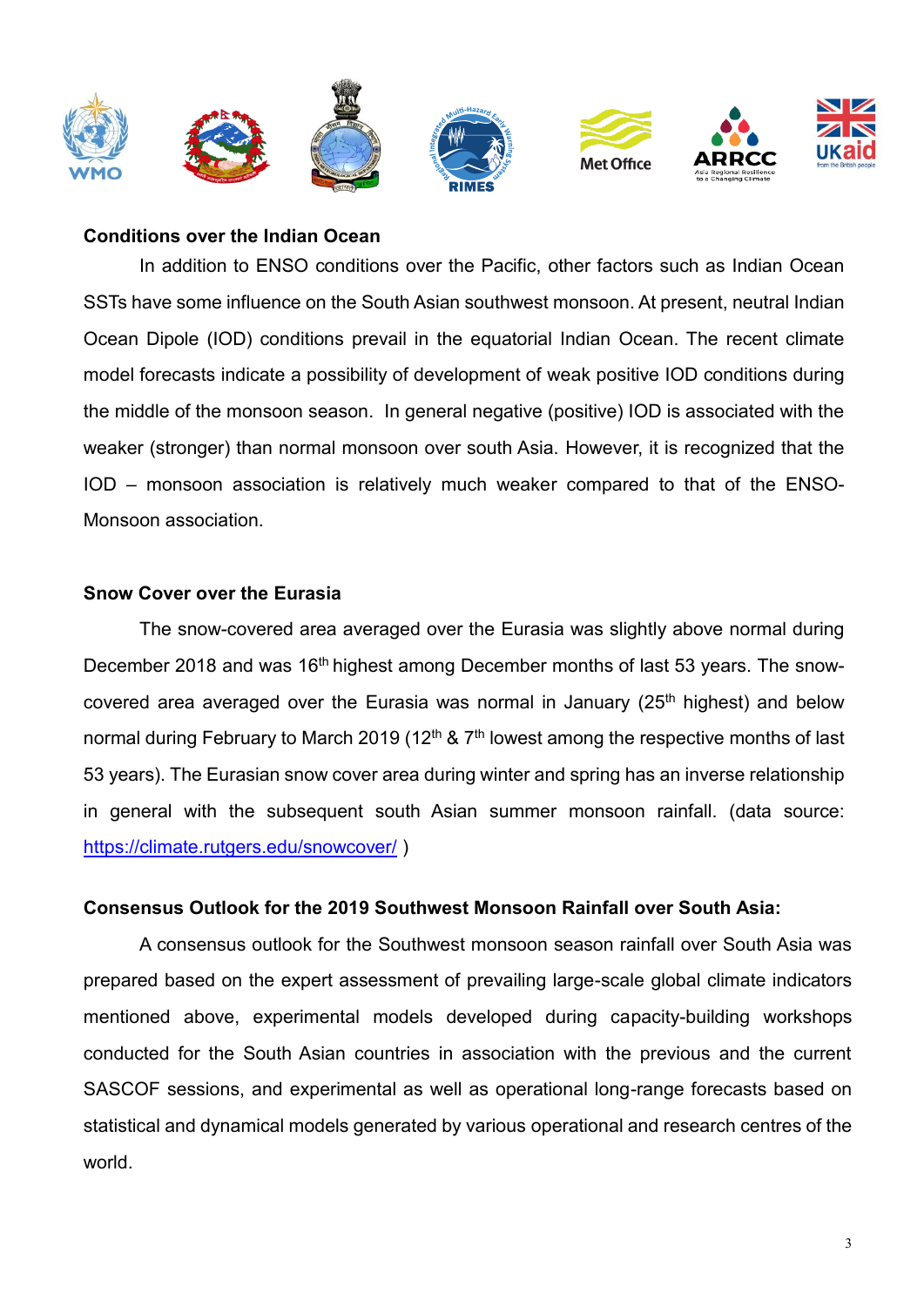

There is a strong consensus among the experts about the possibility of further weakening of prevailing weak El Niño conditions in the equatorial Pacific during the latter part of the southwest monsoon season and thereafter. Other relevant climate drivers such as the state of the Indian Ocean Dipole, the Tropical Atlantic SST, Eurasian land heating etc. are also important. The relative impact of all these parameters needs to be considered to determine the expected state of the monsoon over the region.

The outlook for the southwest monsoon rainfall over South Asia is shown in Fig. 1. The figure illustrates grid wise most likely tercile category<sup>1</sup> as well as its probability for each of the 1º latitude x 1º longitude spatial grid boxes over the region. The box-wise tercile probabilities were derived by synthesis of the available information and expert assessment. It was derived from an initial set of gridded objective forecasts and modified through a consensus building discussion of climate experts.

The outlook suggests that most parts of South Asia are likely to experience normal rainfall during the 2019 southwest monsoon season (June – September). Some northern parts of the region, eastern coastal areas of Peninsular India, Sri Lanka, southern parts of Myanmar, and most parts of Andaman Nicobar Islands are likely to experience above normal rainfall. Below-normal rainfall is likely over some areas of southern Pakistan, some areas along the west coast of Peninsular India, northern parts of central India and some areas of northeastern part of the region. Normal rainfall is likely over remaining areas.

 $\overline{a}$ 

<sup>1</sup>Tercile categories have equal climatological probabilities, of 33.33% each.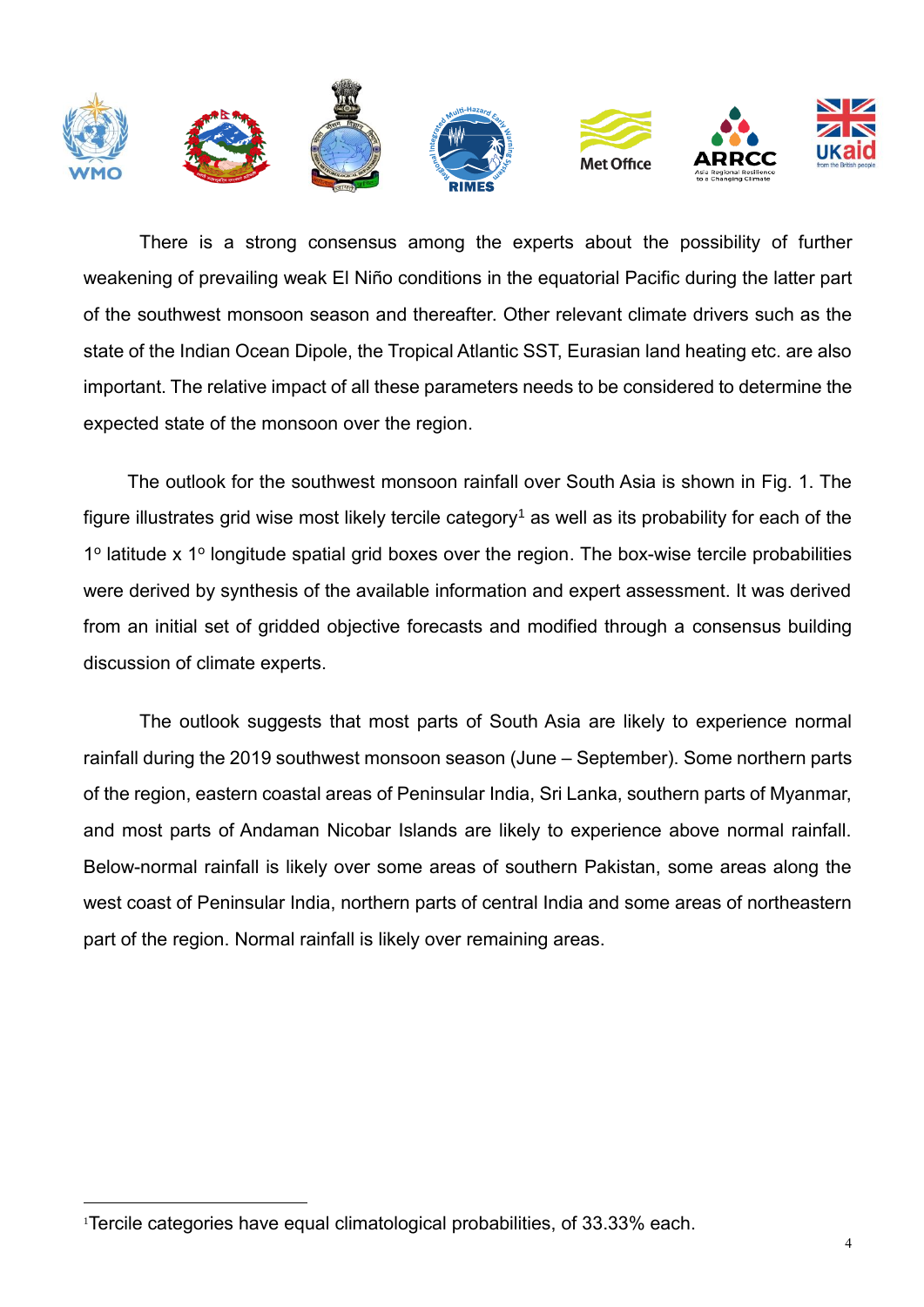



**Fig.1. Probability of the most likely category for the 2019 Southwest Monsoon Rainfall over South Asia based on this consensus statement. The consensus-based probability forecast map was prepared based on model forecasts at global as well as national levels synthesized through subjective expert assessment.**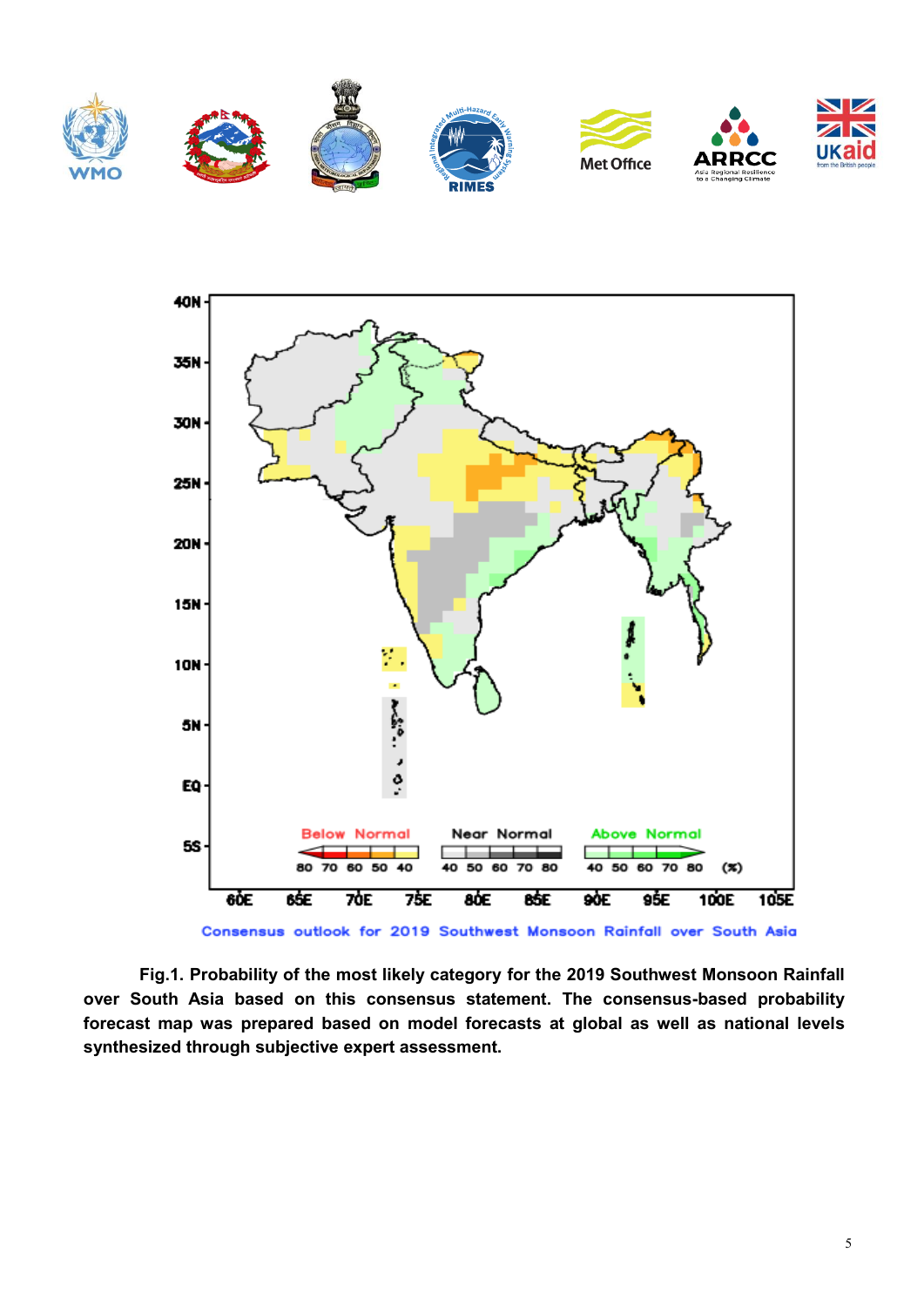

## **Verification of consensus outlook statement of 2018:**



The outlook for the 2018 southwest monsoon season (June to September) suggested normal rainfall over most parts of South Asia. Above normal rainfall was forecasted in some areas of east central India and southeastern parts of the region and below-normal rainfall was forecasted in some areas of southern, northwestern and northeastern parts of South Asia.

Fig. 3 shows the observed rainfall distribution during the 2018 southwest monsoon season expressed in terms of tercile categories. It is seen that major areas of above normal and below normal categories in the forecasted map matched with that in the observed map. However, the observed above normal rainfall areas along the west coast, northern parts of the region and over north Myanmar were forecasted as normal. Similarly observed areas of below normal over southern Myanmar, east India and southern Pakistan was also forecasted as normal.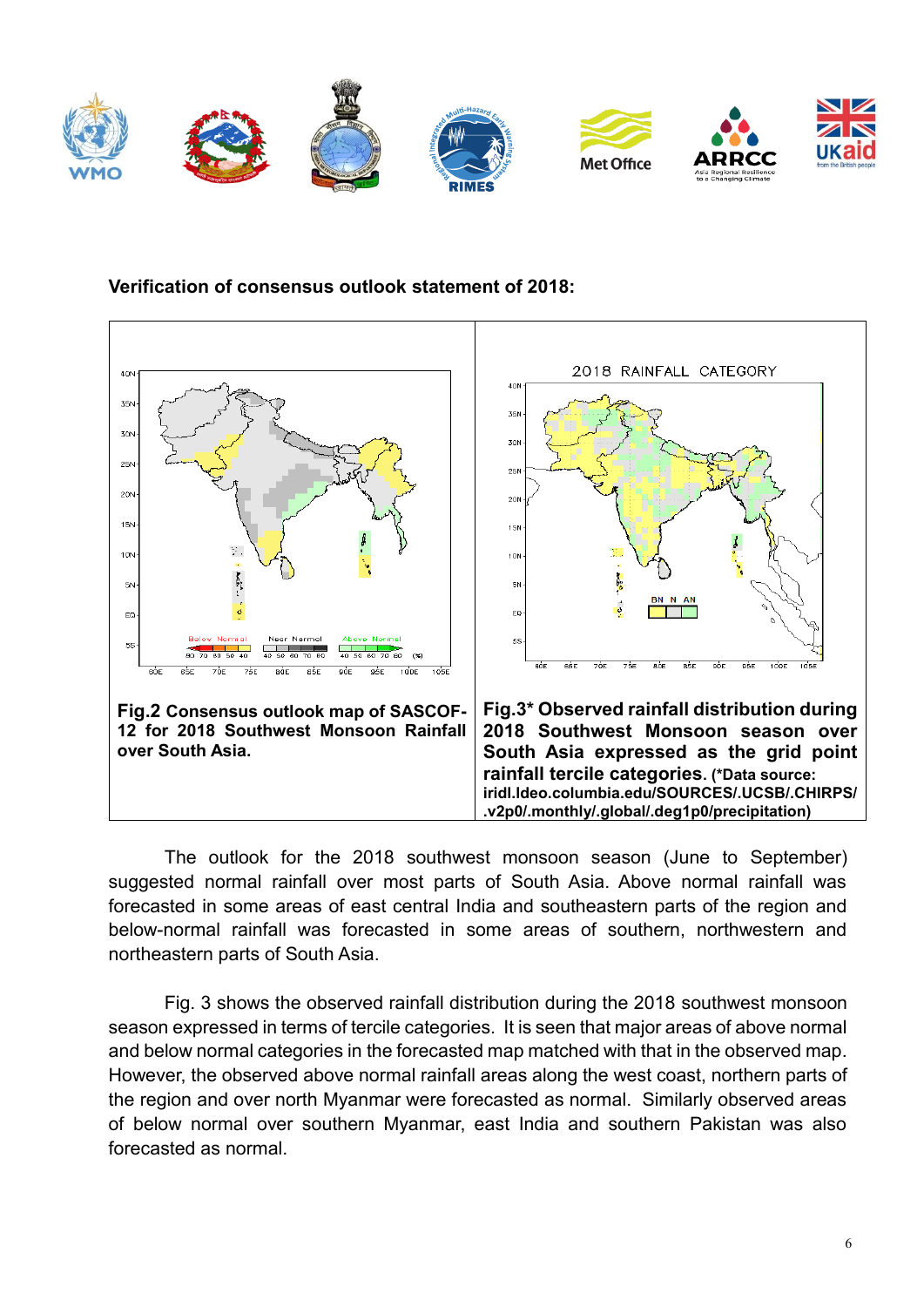

## **Background of SASCOF**

Climate predictions are of substantial benefit to many parts of the world in risk management and adaptation to the impacts of climate variability and change, and it is considered useful for countries having common climatological characteristics to come together and collaboratively assess the available prediction information to develop consensus outlooks. Recognizing this, regional climate outlook forums (RCOFs) were conceived with an overarching responsibility to produce and disseminate a joint assessment of the state of the regional climate for the upcoming season. Built into the RCOF process is a regional networking of the climate service providers and user sector representatives. In Asia, China has been coordinating the 'Forum on Regional Climate Monitoring, Assessment and Prediction for Regional Association II' (FOCRA II) since 2005, covering the entire Asian continent.

Asia is a large continent with large differences in the climatological settings on subregional scales. Therefore, WMO's Regional Association II (Asia) recommended sub-regional RCOFs devoted to specific needs of groups of countries having similar climatic characteristics. Implementation of the South Asian Climate Outlook Forum (SASCOF) in 2010 is a step in that direction with specific focus on the climate information needs of nations affected by the Asian southwest monsoon climate. The first three sessions of the SASCOF were held at Pune, India (during April) and its  $4<sup>th</sup>$  session was held in April, 2013 at Kathmandu, Nepal. SASCOF-5 (April, 2014) was again held in Pune, India.

SASCOF-6 (April, 2015) was held in Dhaka, Bangladesh along with Climate Service User Forum (CSUF) for water sector. SASCOF-7 (October, 2015), which was the first Forum that focused on the winter season, was held in Chennai, India in conjunction with the first CSUF-Agriculture. SASCOF-8 (April, 2016) was held in Colombo, Sri Lanka along with CSUF-Water and CSUF-Health in parallel sessions. SASCOF-8 was also preceded by a Capacity Building Training Workshop on Seasonal Prediction for the operational climate experts of the South Asian countries. SASCOF-9 (September, 2016) was held in Nay Pyi Taw, Myanmar in September 2016, in conjunction with the second CSUF-Agriculture.SASCOF-10 was held in Thimphu, Bhutan (April 2017) and SASCOF-11 was held in Male, Maldives (September 2017). The SASCOF-12 (April 2018) and associated training workshop on Climate Data base Management and seasonal prediction were held in Pune, 2018. SASCOF-13 (September 2018) was held in Colombo, Sri Lanka.

The present and fourteenth session of the SASCOF (SASCOF-14) and associated Pre-COF training workshop on seasonal prediction, and CSUF were hosted by Department of Hydrology and Meteorology (DHM). India Meteorological Department (IMD), World Meteorological Organization (WMO), Met Office, UK and Regional Integrated Multi-hazard Early-warning System (RIMES) co-sponsored the event held during 18-23 April, 2019.